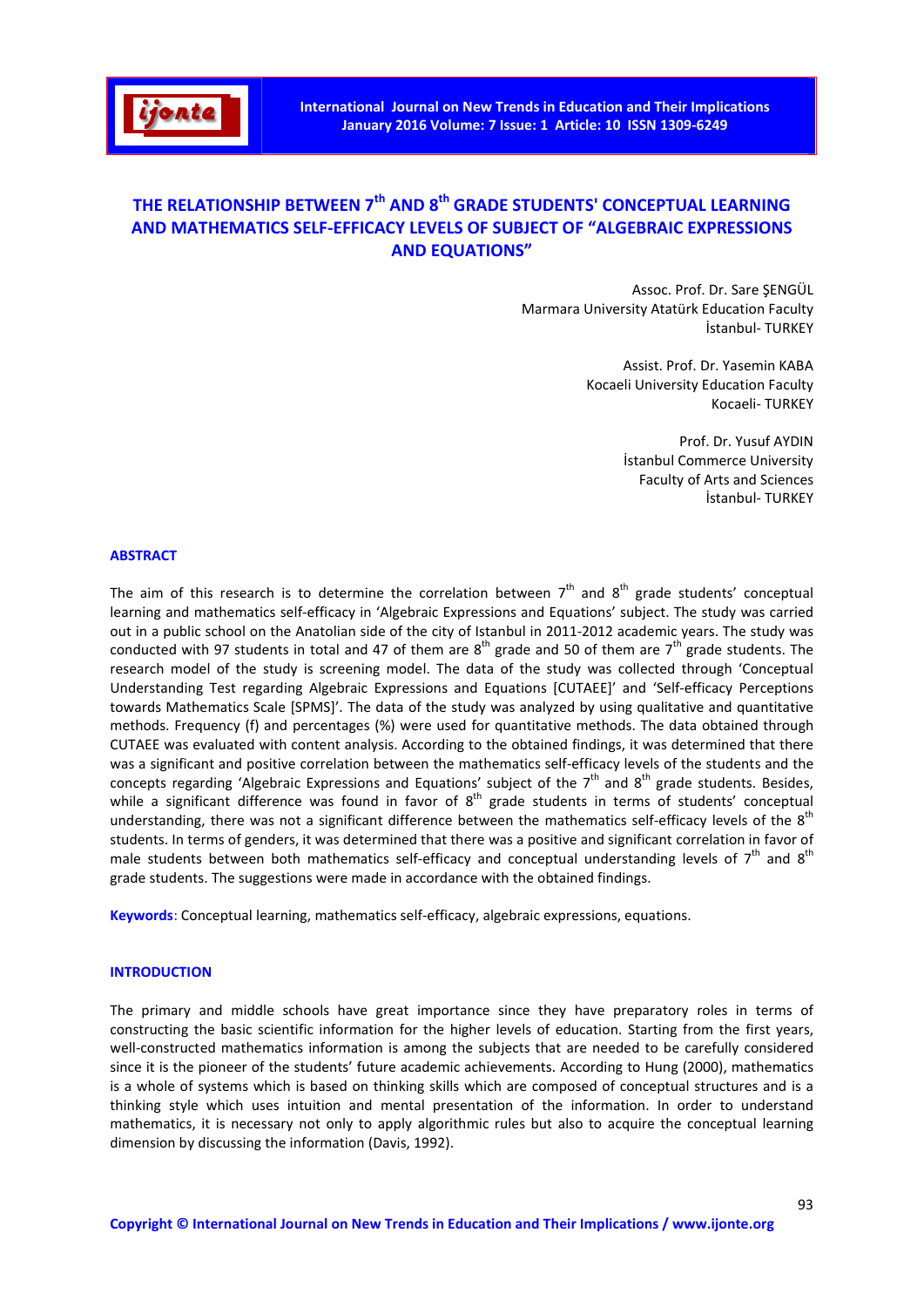

Concepts are mental tools which ensure people to classify and organize the things they have learnt by constructing the basics of information. Kaptan (1998) defines concept as the common name which is given to the group of ideas, objects and events which have similar features and Senemoğlu (2005) defines it as a category which is used in grouping similar objects, people, events, ideas and processes. In other words, concepts provide individuals to classify and organize the things they learnt. Individuals starting from their childhood years classify the concepts by actively learning them, constantly organize them by giving new meaning to learnt information and even produce new information and concepts (Cansüngü Koray & Bal, 2002). For this reason, concepts have an important place in understanding and sensing the meaning of the world, concepts constitute the basic units of information and the conceptual relationships create the scientific structures.

It is not enough to make definitions and to give examples for creating and learning concepts. In addition to that, it is necessary to be able to determine the critical points regarding the concept, to state the main characteristics, to relate concepts with everyday life, to make connections with other concepts and subconcepts and to specify clearly the common and different features between various concepts (Alkan & Uğurel, 2004), as the knowledge of a concept is chained to one another with the relations of a wide variety of different concepts. If we associate the knowledge of a concept to a chain's ring, then each ring will contain some information. As the inter-connected knowledge expands, the ring of the chain to which the concept is bounded will also expand so that the information piece to which it is connected will become stronger (Baki & Kartal, 2002). On the contrary, if we consider the fact that mathematics subjects are in the form of a helical structure, the lack of information in the pre-concepts will hinder the students' meaningful structuring processes on the next levels. It can be said that this case will be effective on the perceptions of students as 'I do not understand mathematics and I cannot do it'. Besides, it is thought that it can have negative reflections on the points of students' self-confidence and organizing an activity which is necessary for students to display a performance regarding mathematics and successfully accomplished it. The findings of the study which was carried out by Randhawa, Beamer and Lundberg in 1993 also show that mathematics self-efficacy is an important variable between the attitudes towards mathematics and mathematics achievements.

When students engage into a certain learning process, the source of their efforts will be composed of their interests, attitudes and beliefs to become successful in this process. According to Bloom (1998) affective domain components (interest, attitudes etc.) have power to explain the 25% of the change in learning products. This shows the fact that one fourth of the difference between the learning of individuals is derived from these affective features. In addition to this, the belief of self-efficacy is an effective precursor on the mathematics achievements of the individuals (Kiemanesh, Hejazi & Esfahani, 2004). According to Zimmerman, Bandura and Martinez-Pons (1992), self-efficacy and using strategies explain the 30% of the variability in academic achievement.

Hackett and Betz (1989) define self-efficacy towards mathematics as 'believing your own skills to successfully accomplish the tasks regarding mathematics'. In the studies about this subject, many researchers have analyzed the correlation between mathematics self-efficacy and various variables (mathematics achievement, mathematics attitude, mathematics concerns, interests to lessons related with mathematics and choosing occupation related with mathematics). In many studies which searched the mathematics self-efficacies, it was found that there was a significant correlation between students' mathematics achievements and their selfefficacies (Chen, 2002; Hackett & Betz, 1989; Migray, 2002; Moore, 2005). When the direction of this correlation was examined, it was presented that it was a negative correlation with concerns regarding mathematics and a positive one with mathematical performances (Cooper & Robinson; 1991) and also it was found out that mathematics self-efficacy was an important variable between attitudes towards mathematics and mathematics achievement (Hackett & Betz, 1989; Randhawa, Beamer & Lundberg, 1993), besides mathematics self-efficacy had an important intermediary role in the process of choosing an occupation regarding mathematics (Betz & Hackett, 1983; Hackett, 1985).

The mathematical concepts are abstract and it is not easy to learn and to construct them properly. It is especially important in this point to present the level of mathematics self-efficacies of students and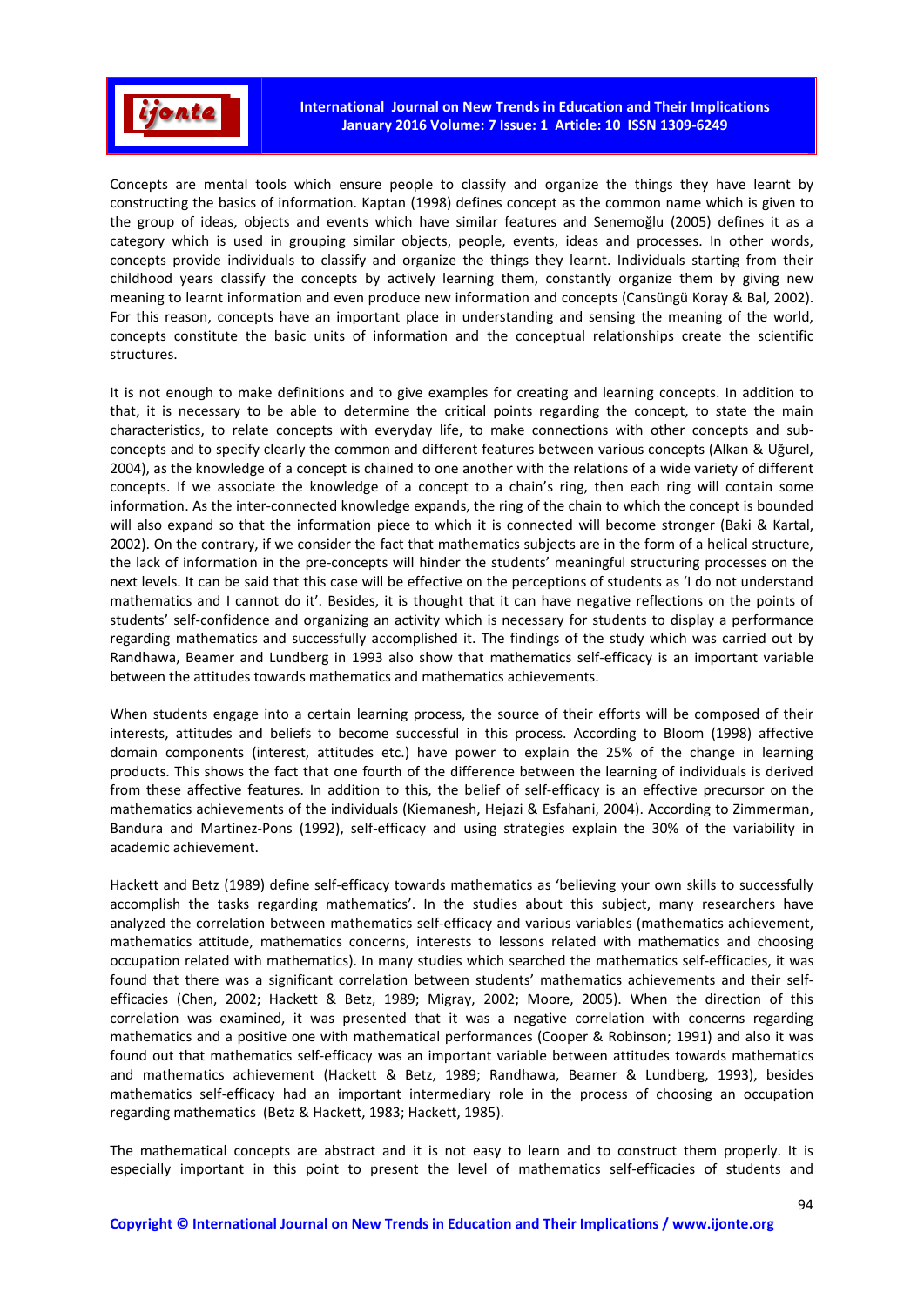

mathematical subjects in which the students have a lot of misconceptions. The 'Algebraic Expressions and Equations' subject in 'Algebra' sub-learning field stated in the  $7<sup>th</sup>$  and  $8<sup>th</sup>$  grades of the middle school mathematics program has an important place in terms of making students develop a positive attitude towards mathematics. Because algebra is an important learning field which has an important role in improving mathematical thinking and is a mathematical language which expresses itself with symbols, tables, words and graphics (Stacey & MacGregor, 2000). Accepting algebra as a language shows how important is to teach algebra for understanding mathematics (Williams & Molina, 1997). Students should understand the letters which are used in different situations in algebra, the structural features of the algebraic equations, symbols for interpreting the equations given in case of equation and solving the equations and operations carried out symbols (Kieran, 2007). Kieran (2007) puts understanding and using symbols and mathematical understanding into the centre of the algebraic thinking. For this reason, the purpose of this study to determine whether there is a correlation between  $7<sup>th</sup>$  and  $8<sup>th</sup>$  grade students' conceptual learning and mathematics self-efficacy in 'Algebraic Expressions and Equations' subject and to present this correlation after analyzing it according to different variables and also the answers of the following questions are searched;

- 1. Is there a significant difference between the conceptual learning levels of  $7^{th}$  and  $8^{th}$  grade students?
- 2. Is there a significant difference between the mathematics self-efficacy levels of  $7<sup>th</sup>$  and  $8<sup>th</sup>$  grade students?
- Is there a significant correlation between students' mathematics self-efficacies and their conceptual learning together with sub-dimensions of the self-efficacy scale?
- 4. Are mathematics self-efficacies of students a significant predictor of their conceptual learning?
- 5. Is there a significant difference between students' conceptual learning and their mathematics selfefficacies by their genders?

### **METHOD**

#### Research Design

This research is a descriptive study which was carried out with relational screening model. The relational screening models are research models that are trying to determine the presence of the change or the degree of change between two or more variables. The purpose of description in this model is to determine the discriminations between cases such as individuals and objects rather than finding the size of something present which fits to certain standards. The correlations found through screening cannot be interpreted as a real cause and effect relationship; but they can give useful results in predicting the other one by giving some clues towards that direction if the case in a variable is determined (Karasar, 2003).

### Study Group

The study group of the research is consisted of a class of  $7<sup>th</sup>$  grade and a class of  $8<sup>th</sup>$  grade students who were randomly selected from a public middle school in the Anatolian side of Istanbul in 2011-2012 academic years. In the study group there 20 female and 27 female in total 47  $8<sup>th</sup>$  grade students and 22 female and 28 male in total 50  $7<sup>th</sup>$  grade students. In this sense, this study was carried out with 97 students.

### Data Collection Tools and Collecting Data

Two assessment tools were used in this study. The first one was 'Conceptual Understanding Test regarding Algebraic Expressions and Equations [CUTAEE]' which was prepared about 'Algebraic Expressions and Equations' subject. CUTAEE is a test which is consisting of 13 open-ended questions which was created as result of the classification of the concepts selected according to the objectives related with the 'Algebraic Expressions and Equations' subject. It was paid attention to create questions in way to determine whether students have misconceptions, whether they created correlations between concepts and whether they learnt the concepts meaningfully. For the items used in the assessment tool, opinions of the 2 experts in the subject area and 2 academicians were taken before the implementation. First of all, in order to specify the content validity, it was asked to experts whether the questions used in the assessment tool represent the considered objectives in the different types of 'Algebraic Expressions and Equations' subject defined in related literature. Besides, the items in the assessment tool was analyzed by experts for understanding whether they were expressed properly, their level of difficulty, whether they could cause misunderstandings and to what extent they test the thing that they wanted to assess.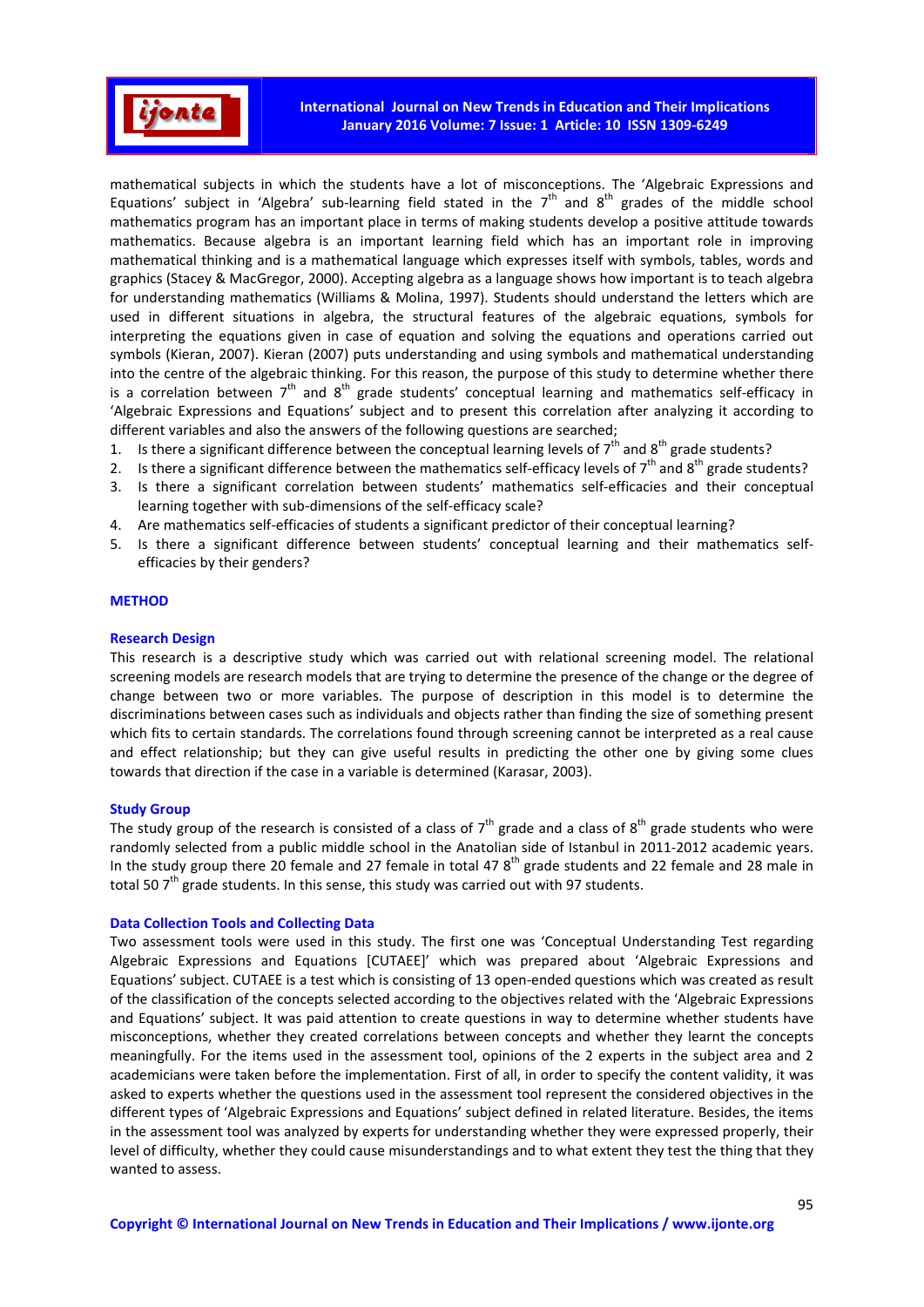

The consensus in the evaluations of the expert and academician was calculated by using the following formula stated in Miles and Huberman (1994): *'Agreement Percentage=Agreement/(Agreement+Disagreement) x 100'*. As a result of this calculation, the consensus percentage was found as ,91. In addition to that, a pilot study was carried out to guarantee that the time allocated for the test was suitable and whether the items of the test were clear or not with 15  $8^{th}$  grade and 10  $7^{th}$  grade students who can be compared with the general academic backgrounds of the participants in a broader study. The test was taken its final form by making the necessary editions as a result of the opinions of the experts and the pilot study.

The second assessment tool was 'Self-efficacy Perceptions towards Mathematics Scale [SPMS]' which was developed by Umay (2002) in order to test the students' self-efficacy perceptions towards mathematics. In likert type scale there are 8 positive (1, 2, 4, 5, 8, 9, 13, 14) and 6 negative (3, 6, 7, 10, 11, 12) in total 14 items. The items of the scale were scored as; never (1), rarely (2), sometimes (3), generally (4) and always (5). Besides, the scoring was conducted in reverse for the negative items. The scale is consisted of three factors. These factors were defined as 1) mathematics self-esteem, 2) the awareness at the behaviors in mathematics subjects and 3) the ability to convert mathematics into life skills. The first factor is installed in the  $3^{rd}$ ,  $10^{th}$ ,  $11^{th}$ ,  $12^{th}$ , and 13<sup>th</sup> items; the second factor in 4<sup>th</sup>, 5<sup>th</sup>, 6<sup>th</sup>,7<sup>th</sup>, 8<sup>th</sup> and 9<sup>th</sup> items; the third factor in 1<sup>st</sup>, 2<sup>nd</sup>, and 14<sup>th</sup> items. The alpha reliability coefficient of the scale was calculated as  $\alpha$  = 0,88 for the total. The alpha reliability coefficient of the scale was determined as  $\alpha$  = 0,70 for this study, the alpha reliability coefficient for the sub-factors was found respectively for the first factor as  $\alpha$  = 0,58; for the second factor as  $\alpha$  = 0,59 and for the third factor as  $\alpha$  = 0,61.

The implementation was carried out in different days with  $7<sup>th</sup>$  and  $8<sup>th</sup>$  grades. First of all, CUTAEE was conducted with 7<sup>th</sup> grades in two lessons. Later on, they were asked to fill in SPMS. 25 minutes were given to students for this. The same procedure was repeated with the  $8<sup>th</sup>$  grade students.

### Data Analysis

The answers of the each student that they gave for the question in CUTAEE were analyzed one by one and classified under five categories. Furthermore, each of these categories was evaluated in four different ways by dividing into sub-units. The evaluation form can be seen Table 1.

| The definition of equation and knowing the definitions of the types of equations and giving example                |          |  |  |  |  |  |
|--------------------------------------------------------------------------------------------------------------------|----------|--|--|--|--|--|
| There is a definition and there is an example                                                                      | 3 points |  |  |  |  |  |
| There is a definition but there is not an example                                                                  | 2 points |  |  |  |  |  |
| There is not a definition but there is an example                                                                  | 1 point  |  |  |  |  |  |
| There is not a definition and there is not an example                                                              | 0 point  |  |  |  |  |  |
| Explaining the correlation between equality and inequality with its reasons                                        |          |  |  |  |  |  |
| Know the correlation between concepts, know the reason                                                             | 3 points |  |  |  |  |  |
| Know the correlation between concepts but do not know the reason                                                   | 2 points |  |  |  |  |  |
| Do not know the correlation between concepts but know the reason                                                   | 1 point  |  |  |  |  |  |
| Do not know the correlation between concepts and do not know the                                                   | 0 point  |  |  |  |  |  |
| reason                                                                                                             |          |  |  |  |  |  |
| Be able to express the given problems on figures mathematically                                                    |          |  |  |  |  |  |
| There is visualization and interpretation                                                                          | 3 points |  |  |  |  |  |
| There is visualization without interpretation                                                                      | 2 points |  |  |  |  |  |
| There is no visualization but there is interpretation                                                              | 1 point  |  |  |  |  |  |
| There is no visualization and interpretation                                                                       | 0 point  |  |  |  |  |  |
| Analyzing the direct correlation between two variables by using tables and graphics and interpreting the<br>figure |          |  |  |  |  |  |

### Table 1: Categories and Sub-units

Copyright © International Journal on New Trends in Education and Their Implications / www.ijonte.org

There are tables and graphic with reasons 3 points 3 points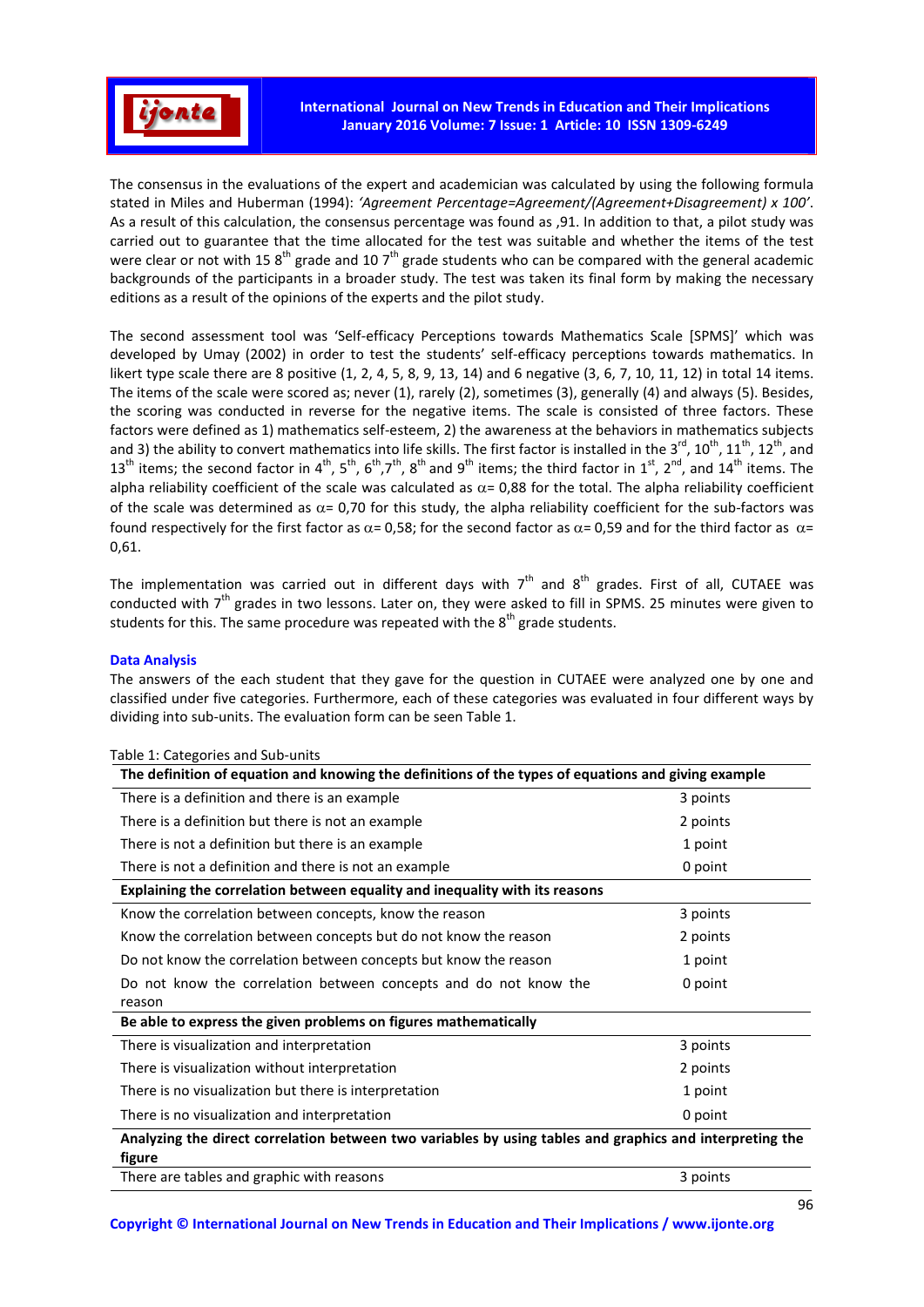

International Journal on New Trends in Education and Their Implications January 2016 Volume: 7 Issue: 1 Article: 10 ISSN 1309-6249

| There are tables and graphics without reasons                                   | 2 points |  |  |  |  |
|---------------------------------------------------------------------------------|----------|--|--|--|--|
| There are no tables and graphics but there is a reason                          | 1 point  |  |  |  |  |
| There are no table and graphics and there is no reason either                   | 0 point  |  |  |  |  |
| Making calculations with algebraic expressions and interpreting that operations |          |  |  |  |  |
| There is a calculation with an interpretation                                   | 3 points |  |  |  |  |
| There is a calculation without an interpretation                                | 2 points |  |  |  |  |
| There is no calculation but there is an interpretation                          | 1 point  |  |  |  |  |
| There is not calculation and interpretation                                     | 0 point  |  |  |  |  |
|                                                                                 |          |  |  |  |  |

The maximum score one can get from CUTAEE is 39. On the other hand, necessary analyses were carried out by evaluating the data obtained from the assessment tools through statistical analysis method. During the data analysis, correlation, regression and t-test statistical operations were used.

### FINDINGS AND COMMENTS

In this part, findings obtained from research questions for the  $7<sup>th</sup>$  and  $8<sup>th</sup>$  grade students' conceptual learning and mathematics self-efficacies are presented respectively. The results appeared as result of the data analysis regarding the first sub-problem of the study are given in Table 2.

| Table 2. Clest Results Regarding the COTALL SCOTES OF the 7 Tand of Grade Students |    |       |       |    |       |       |
|------------------------------------------------------------------------------------|----|-------|-------|----|-------|-------|
| Grade Level                                                                        |    |       |       |    |       |       |
| →th<br>grade                                                                       | 50 | 23,23 | 4,983 | 95 | 2,259 | 0.026 |
| $8^{\text{th}}$<br>" grade                                                         |    | 25,62 | 5,394 |    |       |       |

# Table 2: t-test Results Regarding the CUTAFE Scores of the  $7^{\text{th}}$  and  $8^{\text{th}}$  Grade Students

When Table 2 is analyzed, it is seen that  $7<sup>th</sup>$  grades' conceptual learning arithmetic mean is 23,23, standard deviation is 4,983; 8<sup>th</sup> grades' conceptual learning arithmetic mean is 25,62 and standard deviation is 5,394. As a result of the t-test carried out for the conceptual learning of the  $7<sup>th</sup>$  and  $8<sup>th</sup>$  grades, a significant difference at ,05 significance level was found. It was seen that in t-test conducted for  $7<sup>th</sup>$  and  $8<sup>th</sup>$  grade students, there was a statistically significant difference between conceptual learning of the students at ,05 level in favour of 8<sup>th</sup> grade students  $[t(95)= 2.259$ ; p < 0.05]. According to this finding, it can be said that  $8^{th}$  grade students structured the concepts related with the 'Algebraic Expressions and Equations' subject better. It can be said that this is a result of the teaching in  $8^{th}$  grade level which is based on the concepts learnt in  $7^{th}$  grade and  $8^{th}$  grade students' effort to correlate that concepts with new ones by re-questioning the same concepts. The results appeared as result of the data analysis regarding the second sub-problem of the study are presented in Table 3.

| Table 3: t-test Results Regarding Mathematics Self-efficacy Scores of 7 Tand 8 TGrade Students |    |        |       |    |       |       |  |
|------------------------------------------------------------------------------------------------|----|--------|-------|----|-------|-------|--|
| Grade Level                                                                                    |    |        |       |    |       |       |  |
| $7^{th}$ grade                                                                                 | 50 | 50.446 | 9.131 | 95 | 0.327 | 0.744 |  |
| $8th$ grade                                                                                    |    | 51.020 | 8.112 |    |       |       |  |

## Table 3: t-test Results Regarding Mathematics Self-efficacy Scores of  $7^{th}$  and 8<sup>th</sup> Grade Students

When Table 3 is analyzed, it is seen that  $7<sup>th</sup>$  grades' mathematics self-efficacy arithmetic mean is 50,446, standard deviation is 9,131;  $8<sup>th</sup>$  grades' mathematics self-efficacy arithmetic mean is 51,020 and standard deviation is 8,112. As a result of the t-test carried out for the mathematics self-efficacy of the  $7<sup>th</sup>$  and  $8<sup>th</sup>$  grades, a significant difference at ,05 significance level was not found. It can be said that  $7<sup>th</sup>$  and  $8<sup>th</sup>$  grade students are equal to each other in terms of their mathematics self-efficacies [t(95)= 0,327; p > ,05]. Although there was not a significant correlation here, when their mathematics self-efficacy averages are considered, it can be said that  $8<sup>th</sup>$  grade students' mathematics self-efficacy average score is higher that  $7<sup>th</sup>$  grades. The results appeared as result of the data analysis regarding the third sub-problem of the study are presented in Table 4.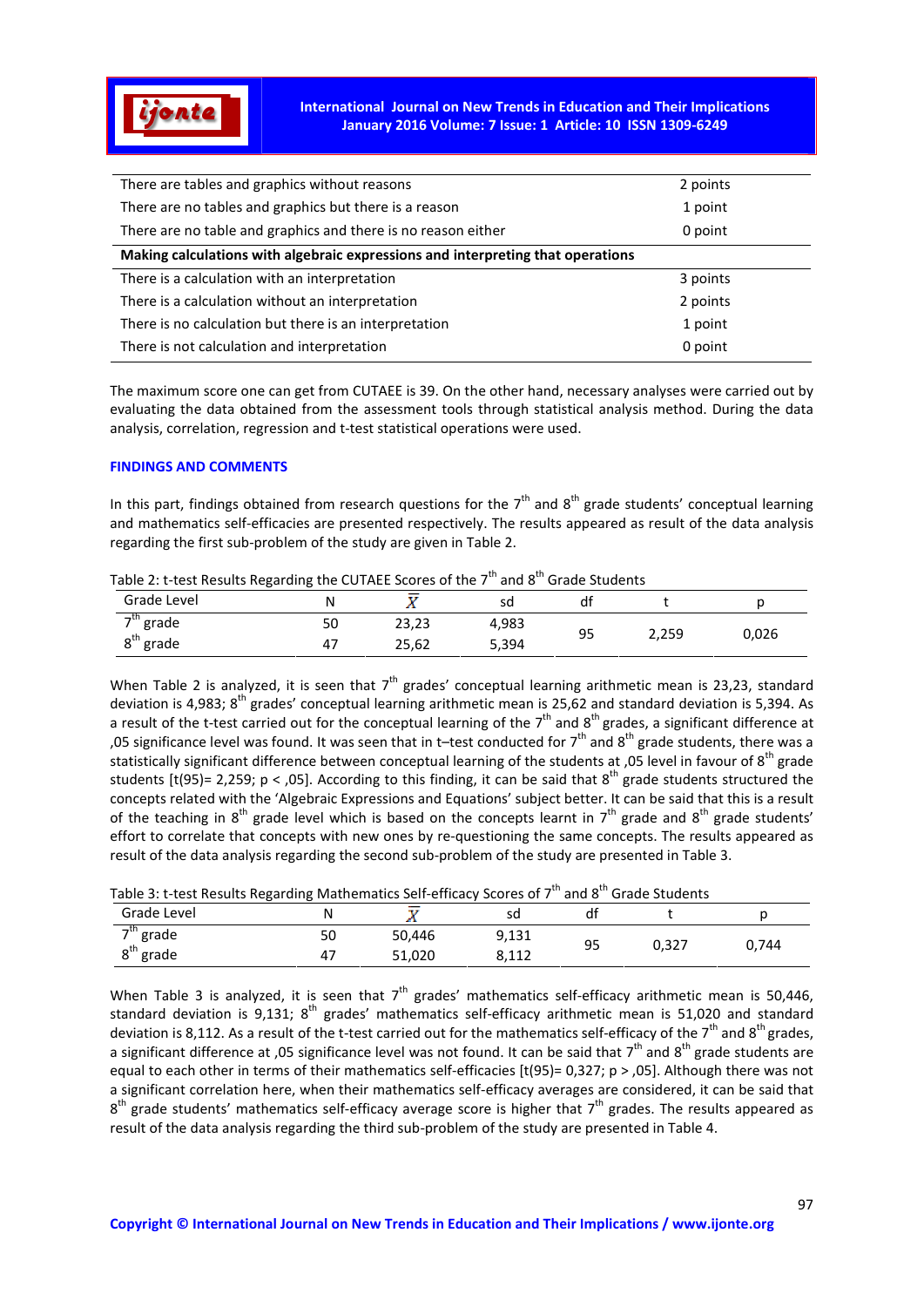

|                                            | R     |      | N  | Value    |
|--------------------------------------------|-------|------|----|----------|
| SIf-Ef./ CUTAEE                            | 0,767 | ,000 | 97 | p < 0.05 |
| SIf-Ef. 1 <sup>st</sup> Dimension / CUTAEE | 0.538 | .000 | 97 | p < 0.05 |
| SIf-Ef. 2 <sup>nd</sup> Dimension / CUTAEE | 0.520 | .000 | 97 | p < 0.05 |
| SIf-Ef. 3 <sup>rd</sup> Dimension / CUTAEE | 0.417 | .000 | 97 | p < 0.05 |

Table 4: The Correlation between Students' Self-efficacy Scores and Conceptual Learning

When Table 4 is analyzed, a high level, significant and positive correlation is seen between the students' selfefficacies and their conceptual learning (R= ,767;  $p <$  ,05). According to this, it can be said that students who have high level mathematics self-efficacies have also high level conceptual learning. Büyüköztürk (2012), defines the case as a high level correlation when the correlation coefficient is between 0,70-1,00 as an absolute value and when it is between 0,70-0,30 as a middle level correlation. The results appeared as result of the data analysis regarding the fourth sub-problem of the study are presented in Table 5.

Table 5: The Regression Analysis about Predicting Students' Conceptual Learning according to Their Selfefficacies

|               | SIf-Ef./ CUTAEE |                                            | B           | St. Error B | Beta        | t      | р    |
|---------------|-----------------|--------------------------------------------|-------------|-------------|-------------|--------|------|
| Fixed         |                 |                                            | 20,425      | 2,664       |             | 7,677  | ,000 |
| <b>CUTAEE</b> |                 |                                            | 1,239       | 0,106       | 0,767       | 11,643 | ,000 |
| $R = 0,767$   |                 | $R^2$ = 0,588 F(1-95) = 135,557            | $p = 0.000$ | p < 0.05    |             |        |      |
|               |                 | SIf-Ef. 1 <sup>st</sup> Dimension / CUTAEE | B           | St. Error B | Beta        | t      | р    |
| Fixed         |                 |                                            | 0,987       | 1,563       | ---         | 6,275  | ,000 |
| <b>CUTAEE</b> |                 |                                            | 0,388       | 0,062       | 0,538       | 6,220  | ,000 |
| $R = 0,538$   |                 | $R^2$ = 0,289 F(1-95) = 38,688             | $p = 0.000$ | p < 0.05    |             |        |      |
|               |                 |                                            |             |             |             |        |      |
|               |                 | SIf-Ef. 2 <sup>nd</sup> Dimension / CUTAEE | B           | St. Error B | <b>Beta</b> | t      | р    |
| Fixed         |                 |                                            | 9,980       | 1,806       | ---         | 5,527  | ,000 |
| <b>CUTAEE</b> |                 |                                            | 0,428       | 0,072       | 0,520       | 5,935  | ,000 |
| $R = 0,520$   |                 | $R^2 = 0,270$ F(1-95) = 35,219             | $p = 0.000$ | p < 0.05    |             |        |      |
|               |                 | SIf-Ef. 3 <sup>rd</sup> Dimension / CUTAEE | B           | St. Error B | Beta        | t      | р    |
| Fixed         |                 |                                            | 5,838       | 1,159       |             | 5,037  | ,000 |
| <b>CUTAEE</b> |                 |                                            | 0,207       | 0,046       | 0,417       | 4,466  | ,000 |

According to the results of the regression analysis given in Table 5, it is seen that students' mathematics selfefficacies are important predicators of their conceptual learning (R = 0,767; R<sup>2</sup> = 0,588; F(1-95) = 135,557; p < ,05). On the other hand, when an analysis is carried out in terms of sub-dimensions of the self-efficacy scale, it can be said that the self-efficacies of the students that they developed for the so-called lesson is an important predicator of both 'mathematics self-esteem', 'the awareness at behaviors in mathematics subjects' and 'the ability to convert mathematics into life skills'. The results appeared as result of the data analysis regarding the fifth sub-problem of the study are presented in Table 6.

Table 6: t-test Results for the Difference between Students' Self-efficacy Scores and Their Conceptual Learning Scores by Gender

| Gender & Self-Efficacy | Ν  |       | sd    | df |       |      |
|------------------------|----|-------|-------|----|-------|------|
| Male                   | 55 | 55,33 | 7,418 | 95 | 7,595 | ,000 |
| Female                 | 42 | 47,74 | 5,897 |    |       |      |
| Gender & Concept       | Ν  |       | sd    | df |       |      |
| Male                   | 55 | 26,84 | 4,633 | 95 |       |      |
| Female                 | 42 | 21,36 | 4,503 |    | 5,840 | ,000 |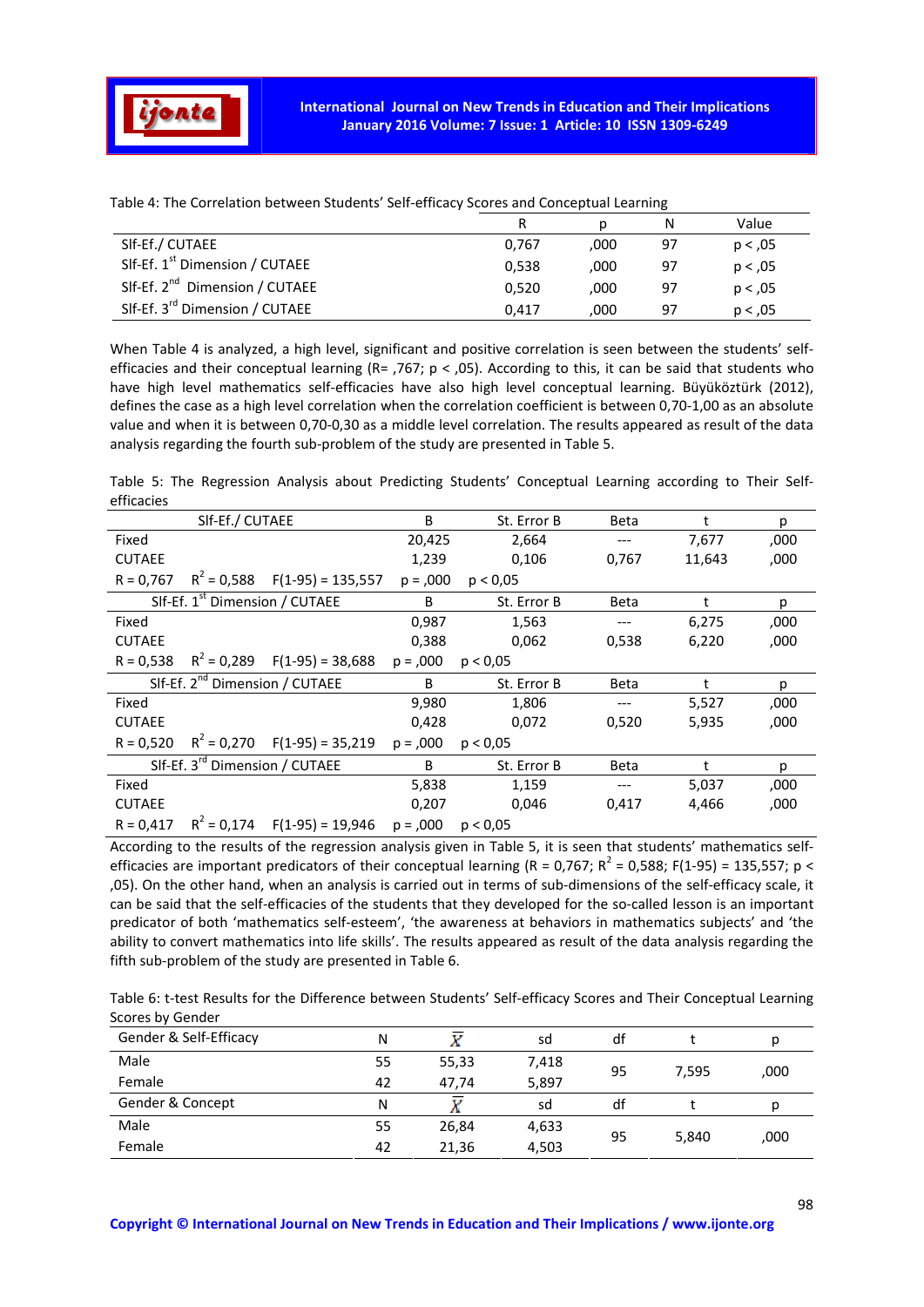

According to Table 6, there is significant difference between students' mathematics self-efficacy levels (t(97)= 7,595;  $p <$ ,05) and their conceptual learning (t(97)= 5,840;  $p <$ ,05) by their genders and this difference is in favor of male students. In addition to that the effect sizes were also calculated together with all the relational analysis results. Because with the conducted t-test whether there is a significant difference or not is presented but it does not inform us about the size of the difference (Şengül & Dereli, 2013). For this reason, it is important to know the effect size as well as the statistical significance (Morgan, Leech, Gloeckner & Barrett, 2004). According to Cohen (1988) if ,01<  $\varsigma^2$  < ,06 then the effect is small, if ,06≤  $\varsigma^2$  < ,14 then the effect is average, if ,14 $\leq c^2$  then the effect is big. The effect size is 0,37 for the gender and mathematics self-efficacy so the effect size is big. According to this, it can be said that 37% of the variance observed in mathematics selfefficacy score depends on the gender. The effect size is 0,26 for the gender and conceptual learning so the effect size is big. According to this, it can be said that 26% of the variance observed in conceptual learning score depends on the gender.

### CONCLUSION, DISCUSSION AND IMPLICATIONS

According to the research finding, it was appeared that the conceptual learning of  $8<sup>th</sup>$  grade students is higher than  $7<sup>th</sup>$  grade students. This finding shows us that as the grade level of students goes up, their conceptual learning also increases. It can be said that this result supports the opinion of Ausubel (1968) that knowledge is a cumulative process. It is also important in terms of showing the fact that pre-information should be properly constructed in conceptual learning.

A significant and positive correlation was found between students' mathematics self-efficacy belief scores and their conceptual learning scores. In addition to that it was determined that students' self-efficacy is an important predicator of their conceptual learning. This finding shows parallelism with the dimensions such as 'mathematical self-esteem', 'the awareness at the behaviors in mathematics subjects' and 'the ability to convert mathematics into life skills' which are the components of the conceptual achievement self-efficacy scale. This finding of the study supports the opinions of Kiemanesh, Hejazi and Esfahani (2004) that the belief of self-efficacy is also an effective precursor of the people's mathematical achievements. Thus it is important to have students see mathematics as 'perceivable, useful and worth dealing with' and to provide them learning environments which will help them to study carefully and diligently. As conceptual learning and communicating by using mathematical knowledge are supported at the program of teaching mathematics in middle schools (MEB, 2012), it is also thought that it is effective to give importance to let students abstract, make correlations and infer mathematical understandings with the help of concrete experiences and to create learning environments in accordance with this purpose.

Although self-efficacy levels of  $8<sup>th</sup>$  grade students were higher, a statistically significant difference could not be found between the self-efficacy levels of 7<sup>th</sup> grade students and theirs. This finding shows parallelism with the opinion of Israel (2007, pp. 38) that ' the students who perceive themselves as insufficient on certain occasions can get success by setting goals for themselves and putting more efforts even though they do not have selfconfidence. Although self-efficacy, which is a belief, is directly related with the idea of 'I am going to be successful', it is not exactly related with having skills, experiences, understandings and information which are necessary for being successful'.

The study presents that the levels of both conceptual learning and mathematics self-efficacy of male students are higher than female students. It is thought that male students have more tendencies to choose a profession which depends on numerical studies then female students as a result of the effective role of mathematics selfefficacy in choosing a profession and the level of mathematics self-efficacy to predict mathematical concepts is effective in obtaining these findings (Şengül, 2011). This finding of the study support the results of the studies carried out by Betz and Hackett (1983) and Taşdemir (2012).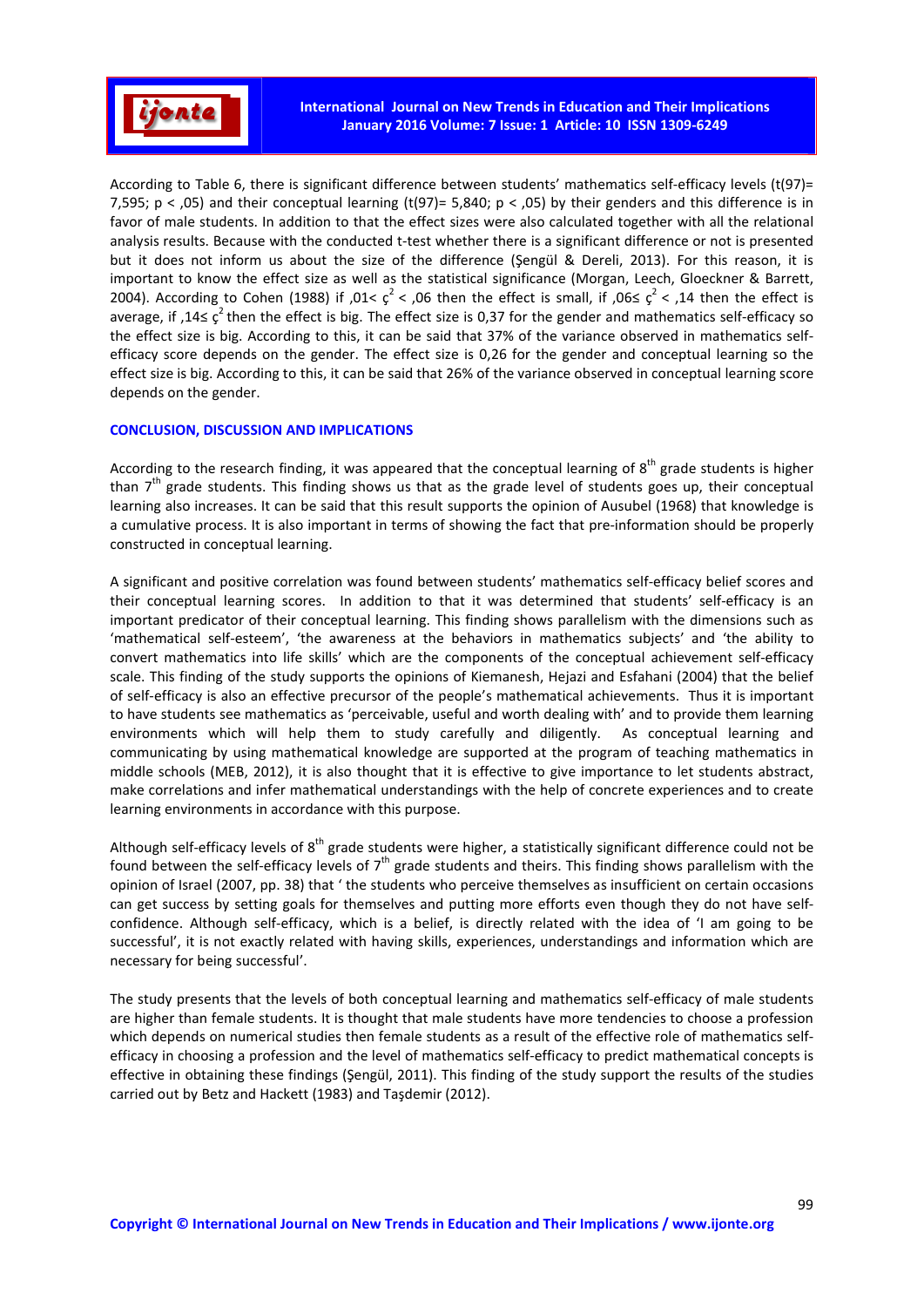

International Journal on New Trends in Education and Their Implications January 2016 Volume: 7 Issue: 1 Article: 10 ISSN 1309-6249

### BIODATA AND CONTACT ADDRESSESS OF AUTHOR



Sare ŞENGÜL is an associate professor at department of Primary Mathematics Education, Atatürk Education Faculty, Marmara University, İstanbul, Turkey. Her research interests are mathematic attitude, conceptual learning, metacognition, concept cartoons, number sense and differential equations.

Assoc. Prof. Dr. Sare ŞENGÜL Department of Primary Mathematics Education Atatürk Education Faculty Marmara University İstanbu- TURKEY E. Mail: zsengul@marmara.edu.tr



Yasemin KABA is an assistant professor at department of Primary Mathematics Education, Education Faculty, Kocaeli University, Kocaeli, Turkey. Her research interests are problem posing, problem solving, mathematical understanding, metacognition, RBC theory and cryptology.

Assist. Prof. Dr. Yasemin KABA Department of Primary Mathematics Education Education Faculty Kocaeli University 41380 Kocaeli- TURKEY E. Mail: yaseminkatranci@gmail.com / yasemin.katranci@kocaeli.edu.tr



Yusuf AYDIN is a professor at Faculty of Arts and Sciences, İstanbul Commerce University, İstanbul, Turkey. His research interests are problem based learning, conceptual understanding and concept cartoons.

Prof. Dr. Yusuf AYDIN Faculty of Arts and Science İstanbul Commerce University İstanbul- TURKEY E. Mail: yaydin@ticaret.edu.tr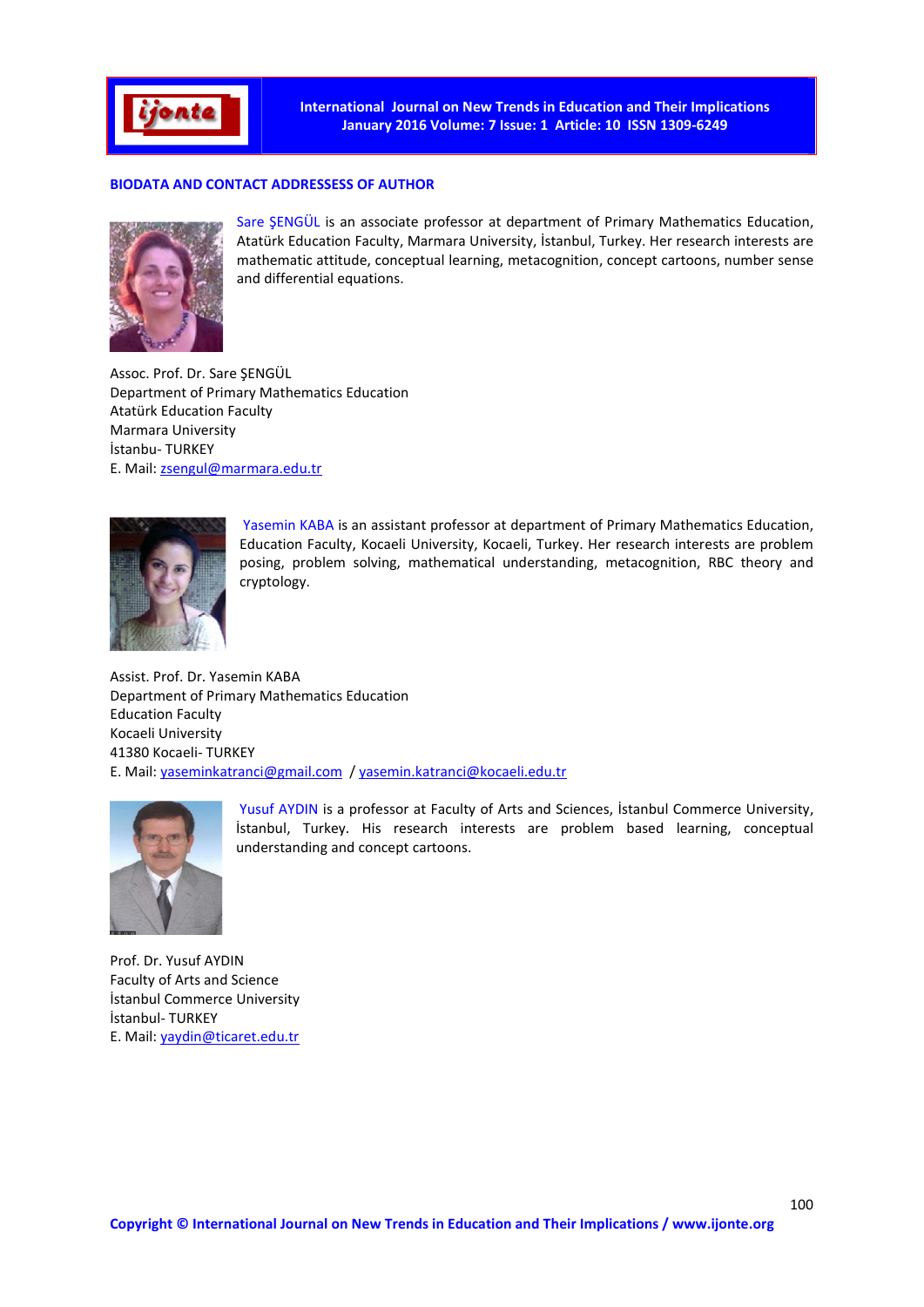

### **REFERENCES**

Alkan H., & Uğurel, I. (2004). Kavramsal öğrenme yaklaşımına, günümüz öğrenme araçlarını kullanarak örnek oluşturma: Fonksiyon kavramı. VI. Ulusal Fen Bilimleri ve Matematik Eğitimi Kongresi: İstanbul.

Ausubel, D. (1968). *The psychology of meaningful verbal learning*. New York: Grane and Stratton.

Baki, A., & Kartal, T. (2002). Kavramsal ve işlemsel bilgi bağlamında lise öğrencilerinin cebir bilgilerinin değerlendirilmesi [The evaluation high school students' algebraic knowledge with regards to conceptual and operational information]. V. Ulusal Fen Bilimleri ve Matematik Eğitimi Kongresi: Ankara. http://www.fedu.metu.edu.tr/UFBMEK-5/b\_kitabi/PDF/Matematik/Bildiri/t211d.pdf adresinden 19.03.2008 tarihinde edinilmiştir.

Betz, N. E., & Hackett, G. (1983). The relationship of mathematics self efficacy expectations to the selection of science-based college majors. *Journal of Vocational Behavior*, *23*, 329–345.

Bloom, S. B. (1998). *İnsan nitelikleri ve okulda öğrenme* [Learning at school and the qualities of human]. Çev. D. A. Özçelik, İstanbul: Milli Eğitim Yayınları.

Büyüköztürk, Ş. (2012). *Sosyal bilimler için veri analizi el kitabı*. Ankara: Pegem Akademi.

Cansüngü Koray, Ö., & Bal, Ş. (2002). Fen öğretiminde kavram yanılgıları ve kavramsal değişim stratejisi. *G.Ü. Kastamonu Eğitim Fakültesi Dergisi, 10*(1), 83-90.

Chen, P. (2002). Mathematics self-efficacy calibration of seventh graders. Unpublished doctoral dissertation, City University of New York, New York: USA.

Cohen, J. (1988). *Statistical power analysis for the behavioral sciences*. Hillsdale, NJ: Erlbaum.

Cooper, S. E., & Robinson, D. A. G. (1991). The relationship of mathematics self-efficacy beliefs to mathematics anxiety and performance. *Measurement and Evaluation in Counseling and Development, 24*(1), 4-11.

Davis, R. B. (1992). Understanding understanding. *The Journal of Mathematical Behavior, 11*, 225-241.

Hackett, G. (1985). The role of mathematics self-efficacy in the choice of math-related majors of college women and men: A path model. *Journal of Counseling Psychology*, *32*, 47-56.

Hackett, G., & Betz, N. E. (1989). An exploration of the mathematics self efficacy, mathematics performance correspondence. *Journal for Research in Mathematics Education*, *20*, 261-273.

Hung, D. (2000). Some insights into the generalizing of mathematical meanings. *Journal of Mathematical Behavior, 19*(1), 63–82.

İsrael, E. (2007). Özdüzenleme eğitimi, fen başarısı ve özyeterlilik. Yayınlanmamış doktora tezi, Dokuz Eylül Üniversitesi Eğitim Bilimleri Enstitüsü: İzmir.

Kaptan, F. (1998). Fen öğretiminde kavram haritası yönteminin kullanılması. *Hacettepe Üniversitesi Eğitim Fakültesi Dergisi, 14*, 95-99.

Karasar, N. (2003). *Bilimsel araştırma yöntemi - kavramlar, ilkeler ve teknikler*. Ankara: Nobel Yayınları.